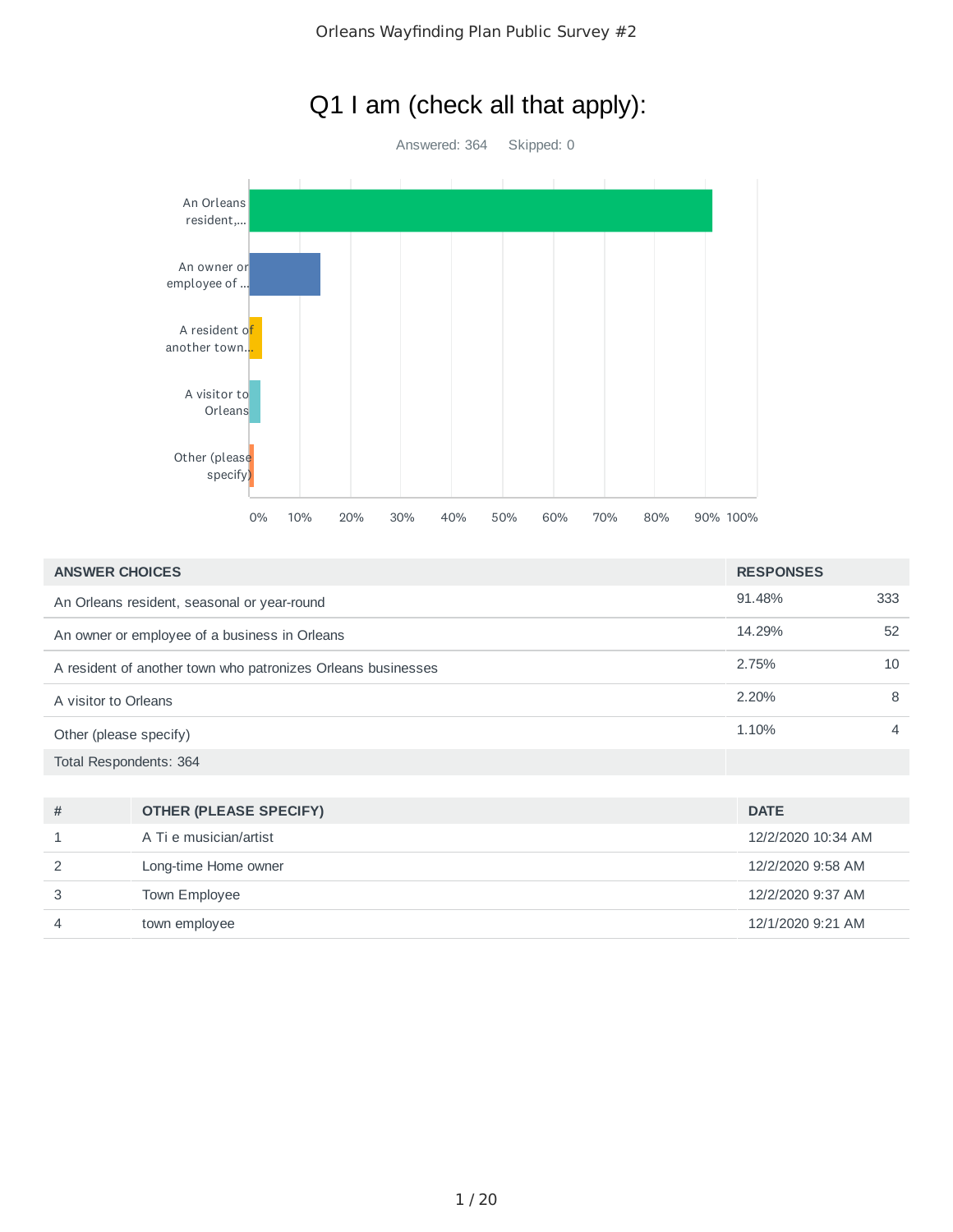

# Q2 Which icon or motif do you prefer?

| <b>ANSWER CHOICES</b><br><b>RESPONSES</b> |               |    |
|-------------------------------------------|---------------|----|
| <b>Boat</b>                               | 1.80%         | 6  |
| Boat with waves                           | 11.41%        | 38 |
| Windmill                                  | 18.32%        | 61 |
| Waves                                     | 3.00%         | 10 |
| Seagull with waves                        | 34.53%<br>115 |    |
| Seagull                                   | 3.00%         | 10 |
| School of fish                            | 7.51%         | 25 |
| <b>Orleans Cultural District</b>          | 20.42%        | 68 |
| <b>TOTAL</b>                              | 333           |    |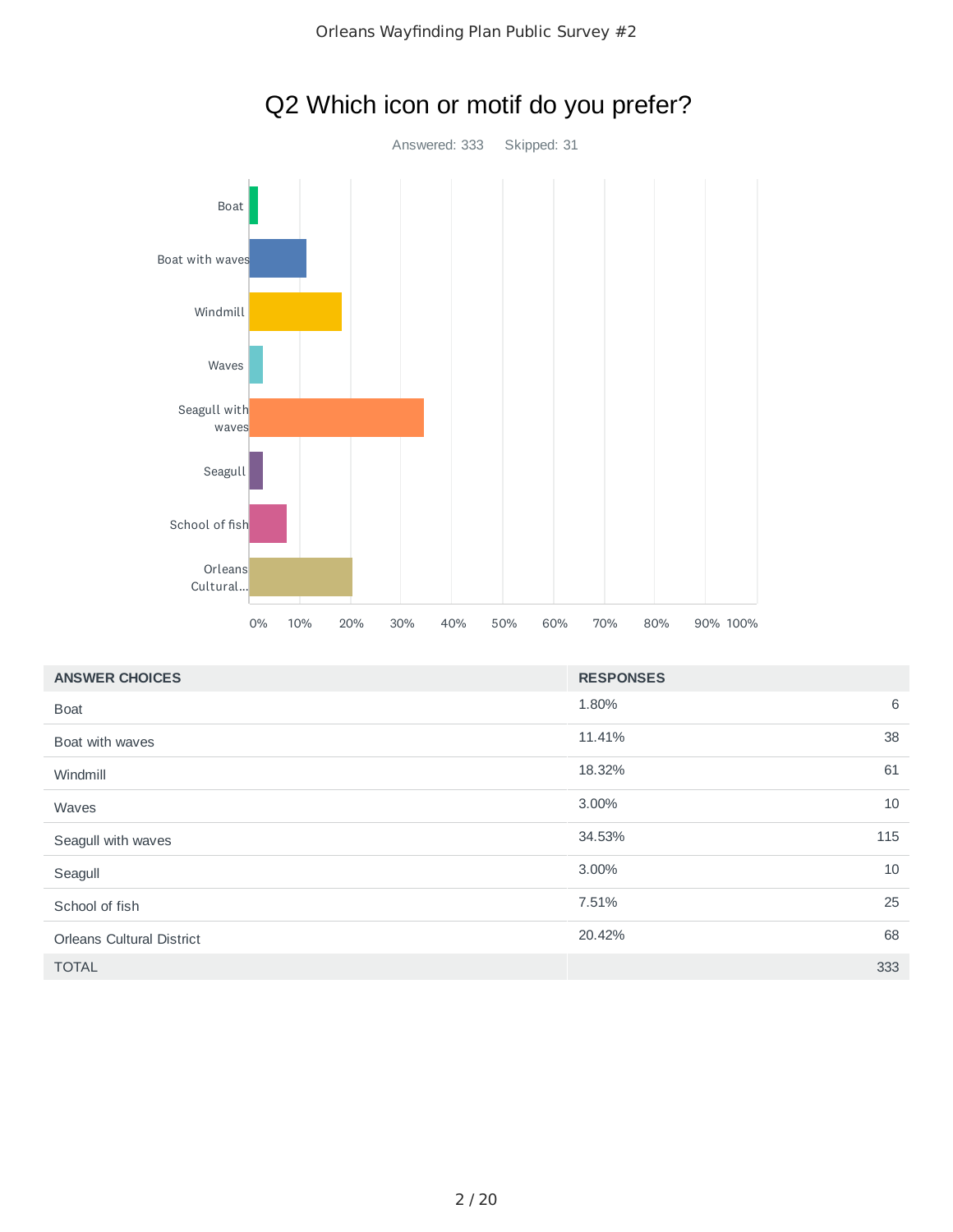

| <b>ANSWER CHOICES</b> | <b>RESPONSES</b> |     |
|-----------------------|------------------|-----|
| Blue and teal         | 43.50%           | 144 |
| <b>Blue</b>           | 32.63%           | 108 |
| Blue and yellow       | 15.41%           | 51  |
| Teal                  | 8.46%            | 28  |
| <b>TOTAL</b>          |                  | 331 |

# Q3 Which color palette (below) do you prefer?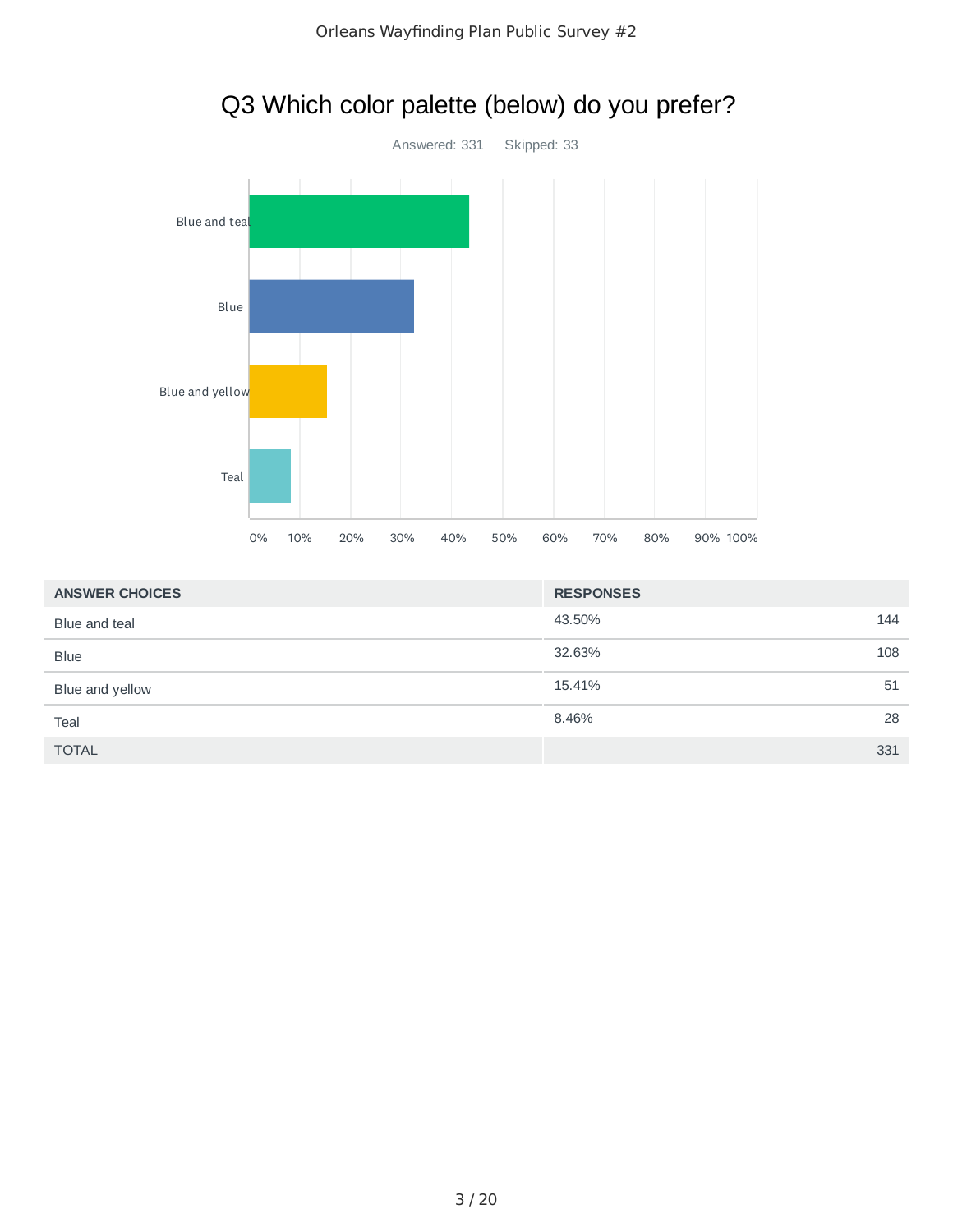

| <b>ANSWER CHOICES</b> | <b>RESPONSES</b> |     |
|-----------------------|------------------|-----|
| Square                | 17.22%           | 57  |
| Wave                  | 29.61%           | 98  |
| Circle                | 27.79%           | 92  |
| Pointer               | 25.38%           | 84  |
| <b>TOTAL</b>          |                  | 331 |

# Q4 What sign shape (below) do you prefer?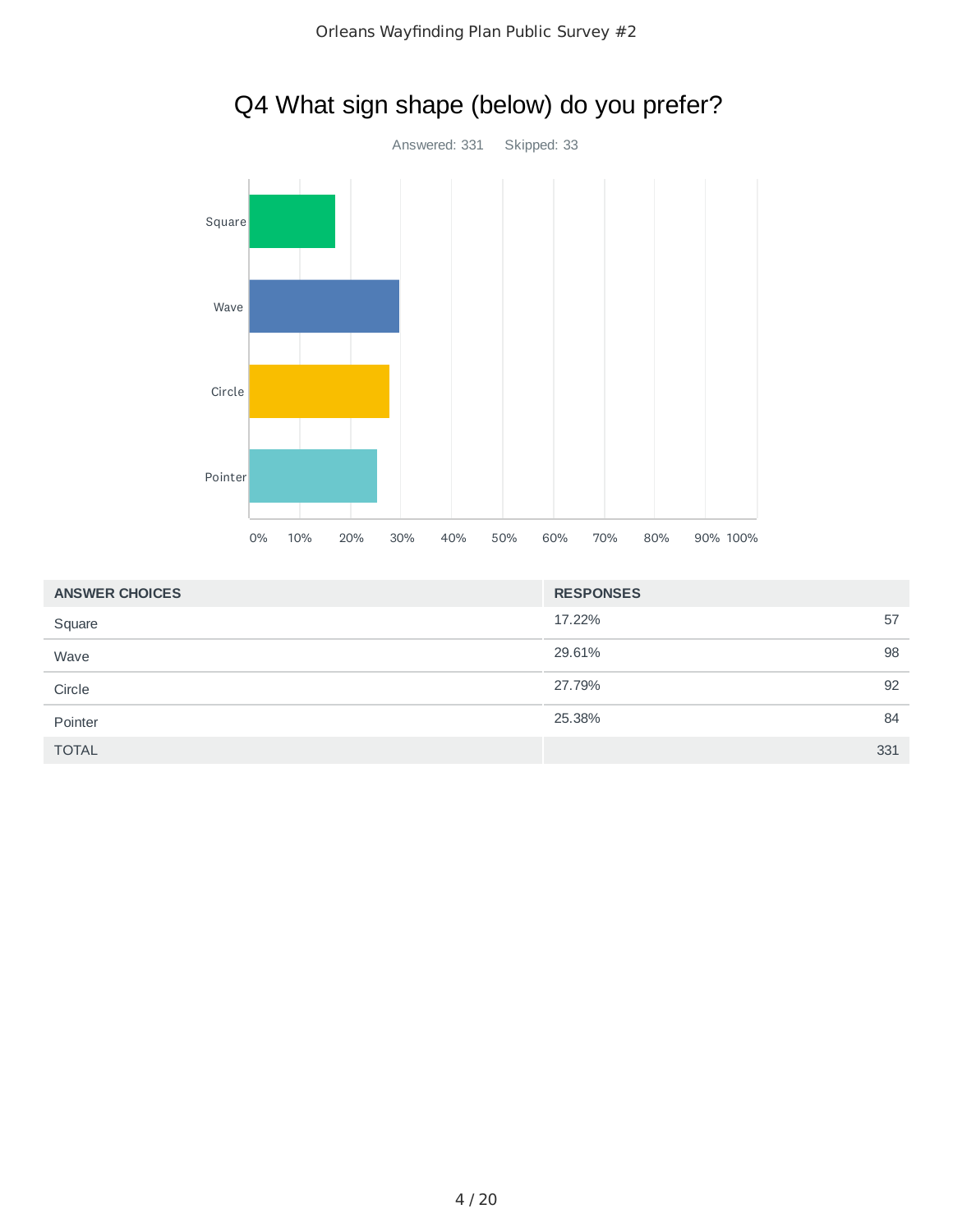

# Q5 Which message type (below) do you prefer?

| <b>ANSWER CHOICES</b> | <b>RESPONSES</b> |  |
|-----------------------|------------------|--|
| Icon only             | 21.69%<br>72     |  |
| Icon and words        | 74.40%<br>247    |  |
| Words only            | 13<br>3.92%      |  |
| <b>TOTAL</b>          | 332              |  |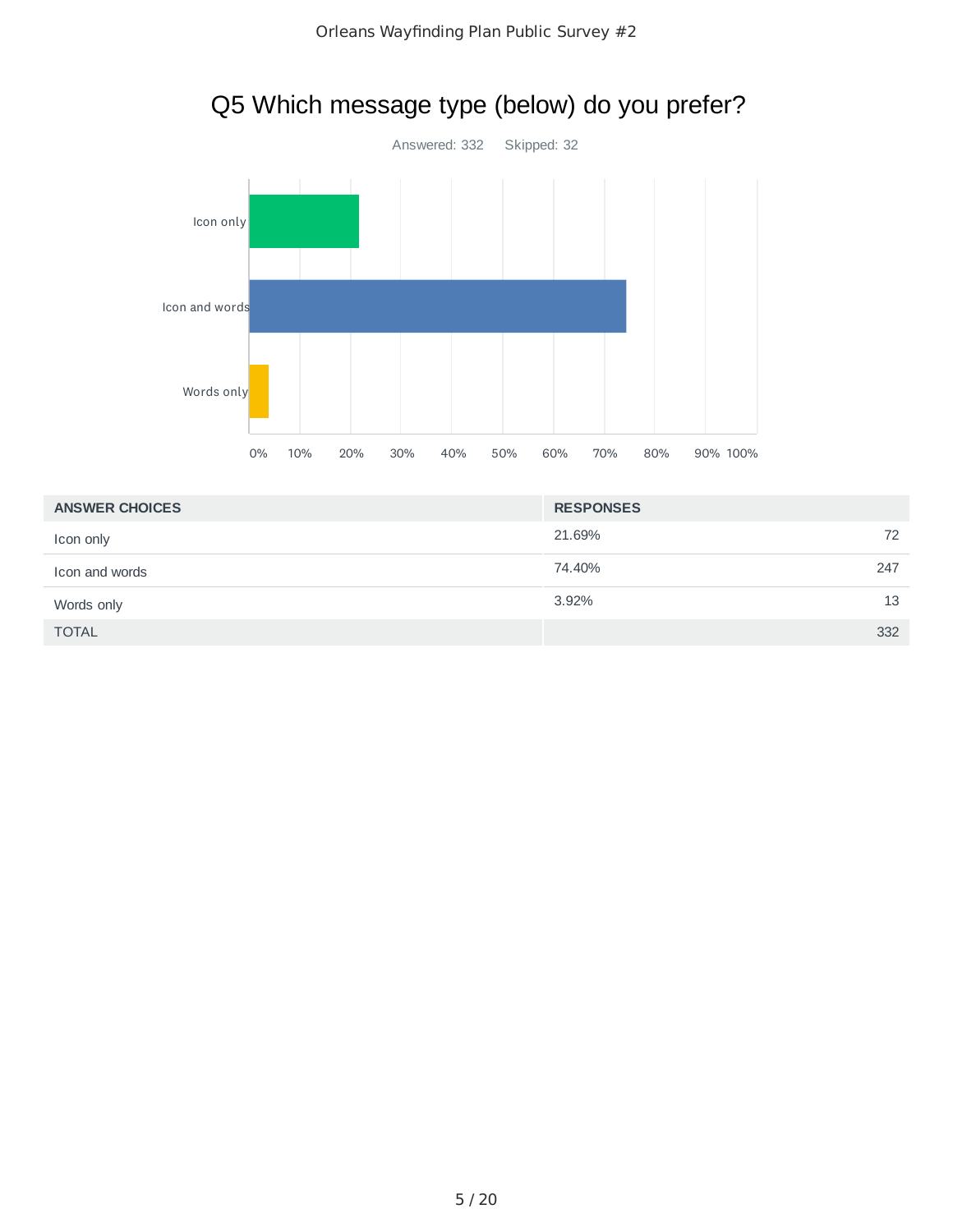### Q6 The 2011 Orleans Streetscape Plan recommended pedestrian oriented post/marker signage as shown in the image below. Would you support using this type of sign in some locations?



| <b>ANSWER CHOICES</b>  | <b>RESPONSES</b> |  |
|------------------------|------------------|--|
| Yes                    | 236<br>70.45%    |  |
| <b>No</b>              | 45<br>13.43%     |  |
| Not Sure or No Opinion | 16.12%<br>54     |  |
| <b>TOTAL</b>           | 335              |  |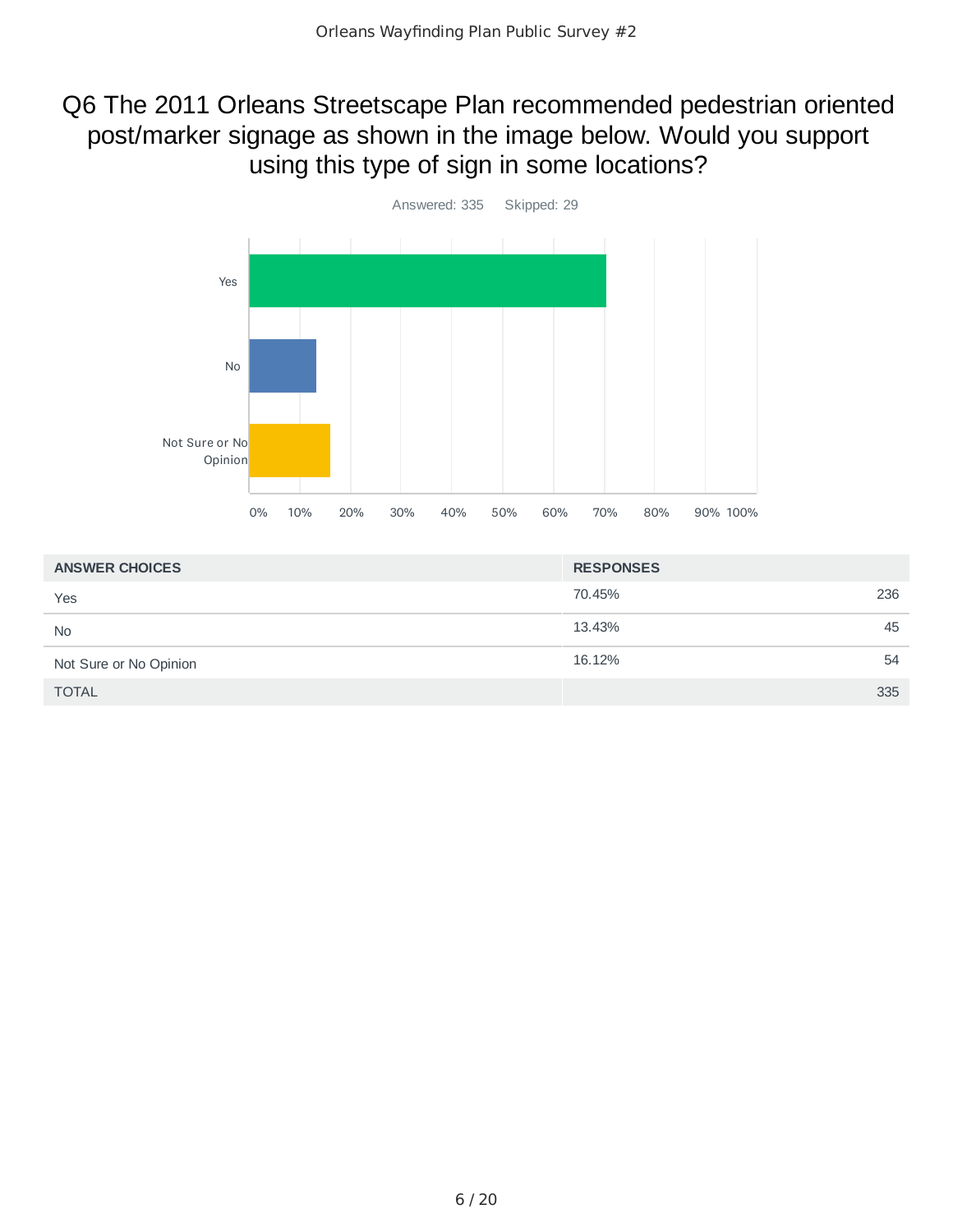### Q7 Which type(s) of non-traditional signage (below) would you support for Orleans?



| <b>ANSWER CHOICES</b>  | <b>RESPONSES</b> |     |
|------------------------|------------------|-----|
| Pavement markings      | 35.82%           | 120 |
| Sculptures             | 32.54%           | 109 |
| <b>Murals</b>          | 31.94%           | 107 |
| Digital/QR wayfinding  | 53.43%           | 179 |
| None of these          | 14.03%           | 47  |
| Not sure/no opinion    | 8.06%            | 27  |
| Total Respondents: 335 |                  |     |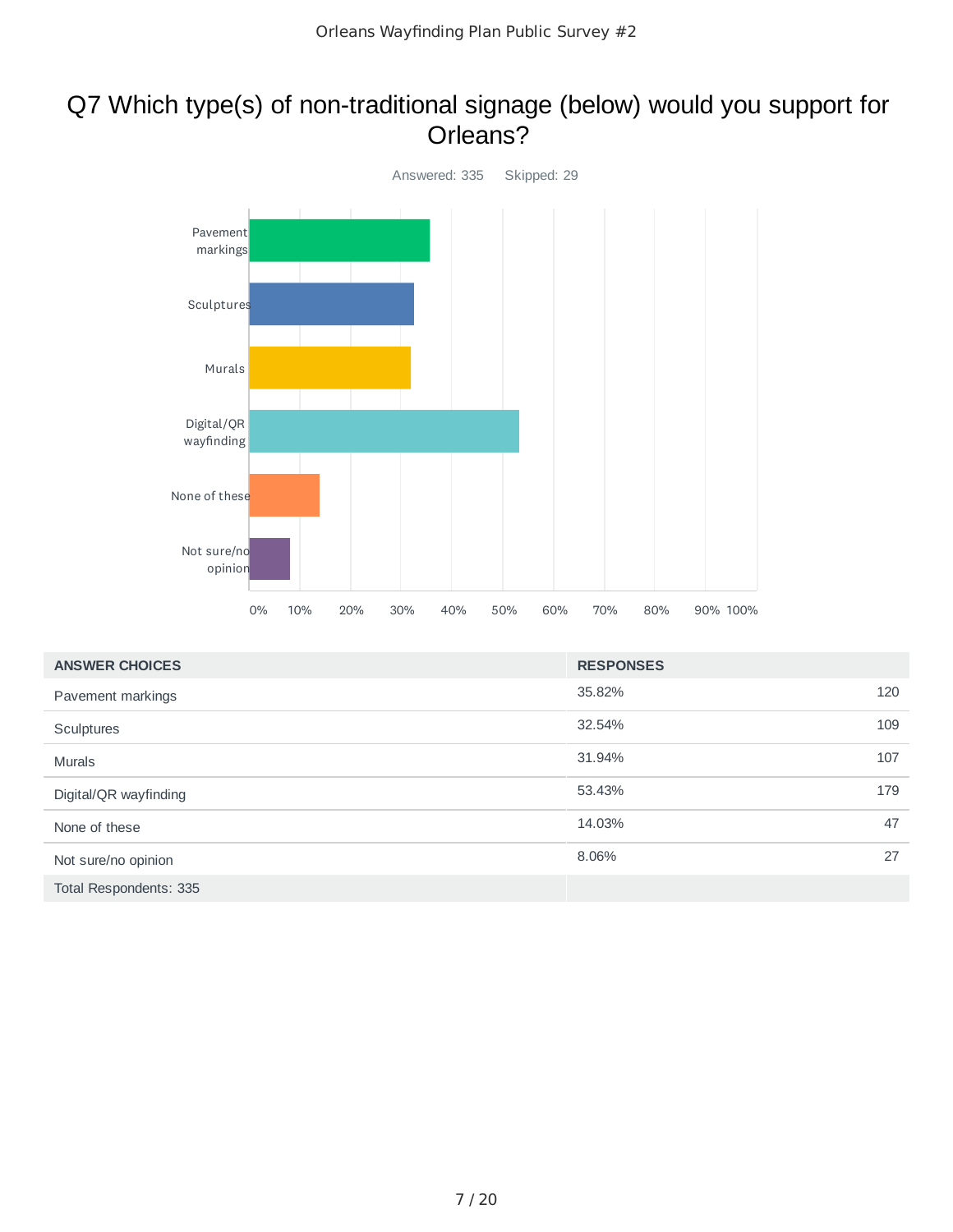### Q8 Are there specific location where these non-traditional signage types should be used?

Answered: 113 Skipped: 251

| <b>ANSWER CHOICES</b> | <b>RESPONSES</b> |    |
|-----------------------|------------------|----|
| Pavement markings     | 38.94%           | 44 |
| Sculptures            | 28.32%           | 32 |
| <b>Murals</b>         | 26.55%           | 30 |
| Digital/QR wayfinding | 53.98%           | 61 |
| None of these         | 7.96%            | 9  |
| Not sure/no opinion   | 9.73%            | 11 |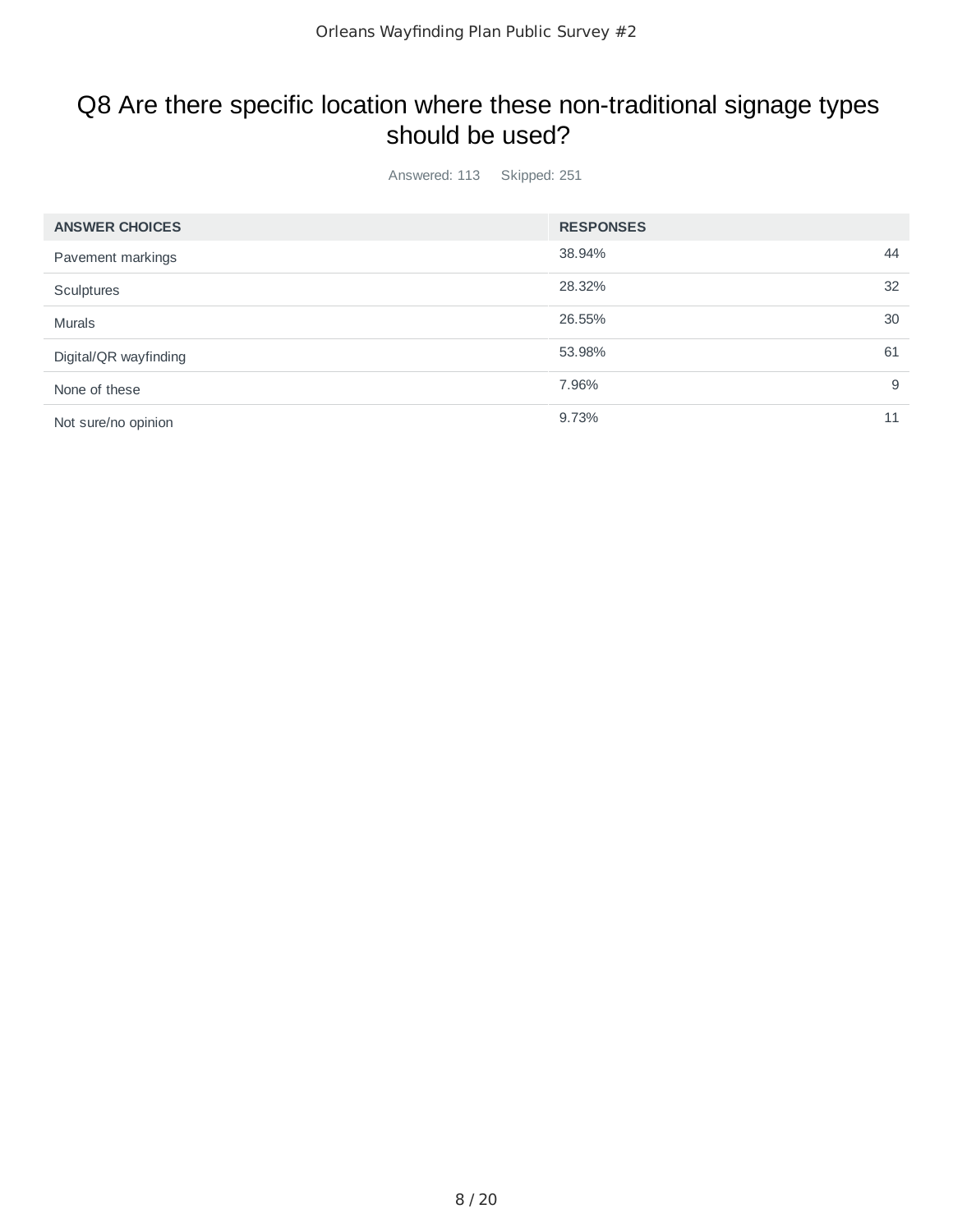| #            | <b>PAVEMENT MARKINGS</b>                                                     | <b>DATE</b>         |
|--------------|------------------------------------------------------------------------------|---------------------|
| $\mathbf{1}$ | sidewalks                                                                    | 12/16/2020 10:41 AM |
| 2            | Rail Trail, Skaket Beach Rd from West Rd./Main St.                           | 12/10/2020 9:38 AM  |
| 3            | bike trail                                                                   | 12/8/2020 3:56 PM   |
| 4            | On sidewalks around the town center                                          | 12/8/2020 10:44 AM  |
| 5            | bike crossings, historical locations                                         | 12/5/2020 6:29 PM   |
| 6            | Sparingly                                                                    | 12/4/2020 7:56 AM   |
| 7            | at intersections with traffic lights                                         | 12/3/2020 4:21 PM   |
| 8            | Bikeways, Village Center                                                     | 12/3/2020 11:24 AM  |
| 9            | intersections                                                                | 12/2/2020 3:21 PM   |
| 10           | Beaches. Town buildings and attractions                                      | 12/2/2020 3:21 PM   |
| 11           | Corners of Main St. and Rte. 6A                                              | 12/2/2020 2:37 PM   |
| 12           | town center                                                                  | 12/2/2020 2:07 PM   |
| 13           | Orleans center                                                               | 12/2/2020 1:52 PM   |
| 14           | <b>Main Street</b>                                                           | 12/2/2020 12:13 PM  |
| 15           | Possibly in town if it doesn't make the road too busy with signs             | 12/2/2020 12:06 PM  |
| 16           | bike routes                                                                  | 12/2/2020 12:05 PM  |
| 17           | major intersections                                                          | 12/2/2020 11:56 AM  |
| 18           | Downtown only                                                                | 12/2/2020 11:53 AM  |
| 19           | Center of Town                                                               | 12/2/2020 11:22 AM  |
| 20           | where I"                                                                     | 12/2/2020 11:07 AM  |
| 21           | 4-corners                                                                    | 12/2/2020 11:07 AM  |
| 22           | Where further guidance may be needed (such as intersection or fork in road). | 12/2/2020 11:00 AM  |
| 23           | 6A and 28                                                                    | 12/2/2020 10:55 AM  |
| 24           | Path finding to off main street businesses                                   | 12/2/2020 10:53 AM  |
| 25           | downtown                                                                     | 12/2/2020 10:51 AM  |
| 26           | Crosswalks and intersections                                                 | 12/2/2020 10:49 AM  |
| 27           | Where a sign is hard to see                                                  | 12/2/2020 10:36 AM  |
| 28           | Town center intersections                                                    | 12/2/2020 10:34 AM  |
| 29           | <b>Town Center</b>                                                           | 12/2/2020 10:32 AM  |
| 30           | high traffic intersections, bike trail                                       | 12/2/2020 10:28 AM  |
| 31           | <b>Bike lanes</b>                                                            | 12/2/2020 10:24 AM  |
| 32           | downtown where people walk vs. drive                                         | 12/2/2020 10:20 AM  |
| 33           | 6A and Main St                                                               | 12/2/2020 10:15 AM  |
| 34           | all intersections                                                            | 12/2/2020 10:13 AM  |
| 35           | Downtown. Beaches                                                            | 12/2/2020 10:11 AM  |
| 36           | Wherever you decide it works.                                                | 12/2/2020 10:02 AM  |
| 37           | For sequential path markings to a destination.                               | 12/2/2020 9:56 AM   |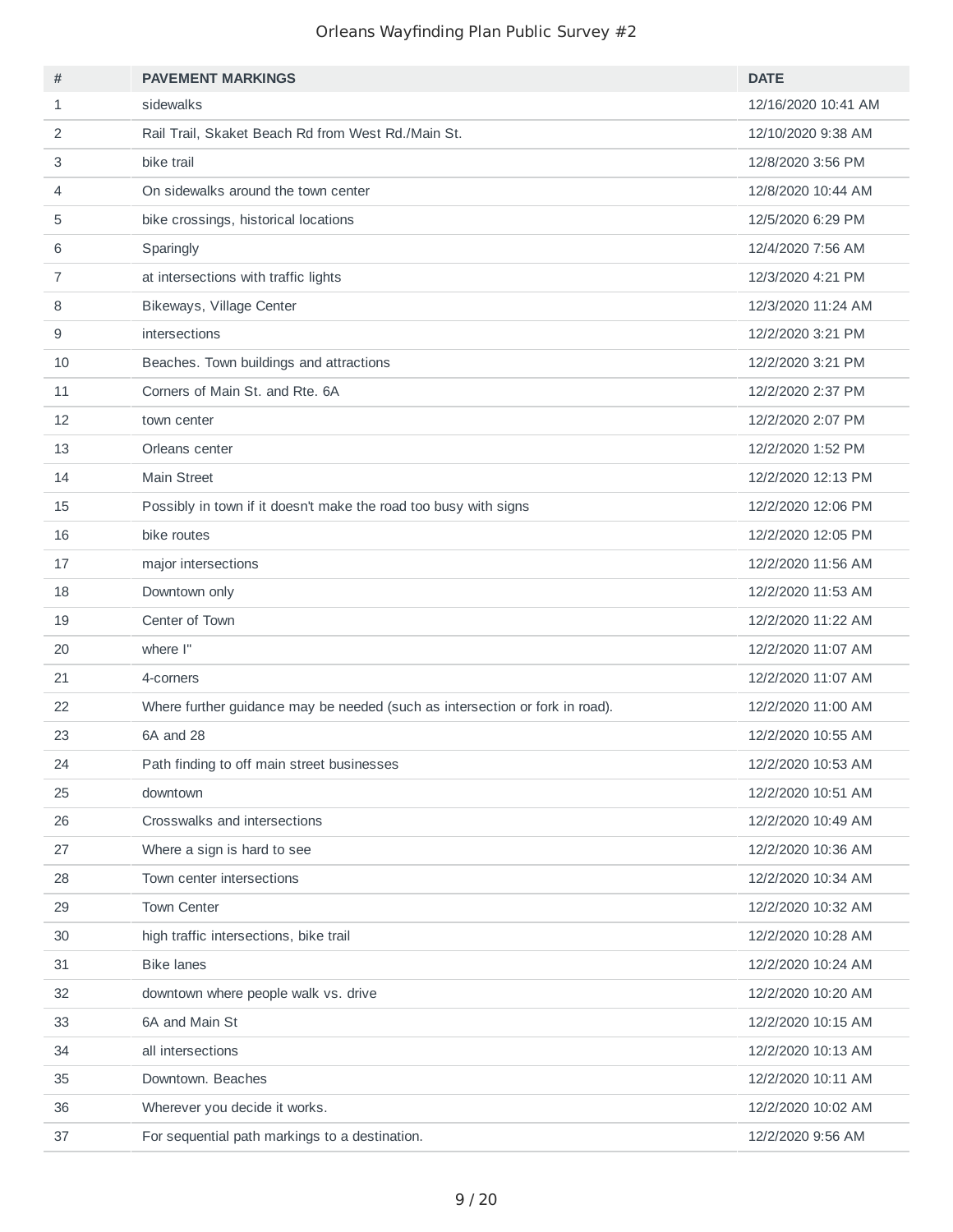| 38 | Beach parking lots, downtown sidewalks                             | 12/2/2020 9:55 AM  |
|----|--------------------------------------------------------------------|--------------------|
| 39 | village center. rock harbor, nauset beach                          | 12/1/2020 5:44 PM  |
| 40 | downtown                                                           | 12/1/2020 4:29 PM  |
| 41 | approaching landmarks and major intersections as in cultural trail | 12/1/2020 11:46 AM |
| 42 | Not main intersections - too busy already                          | 12/1/2020 10:10 AM |
| 43 | Not sure.                                                          | 12/1/2020 9:58 AM  |
| 44 | Village center; main intersections                                 | 12/1/2020 9:46 AM  |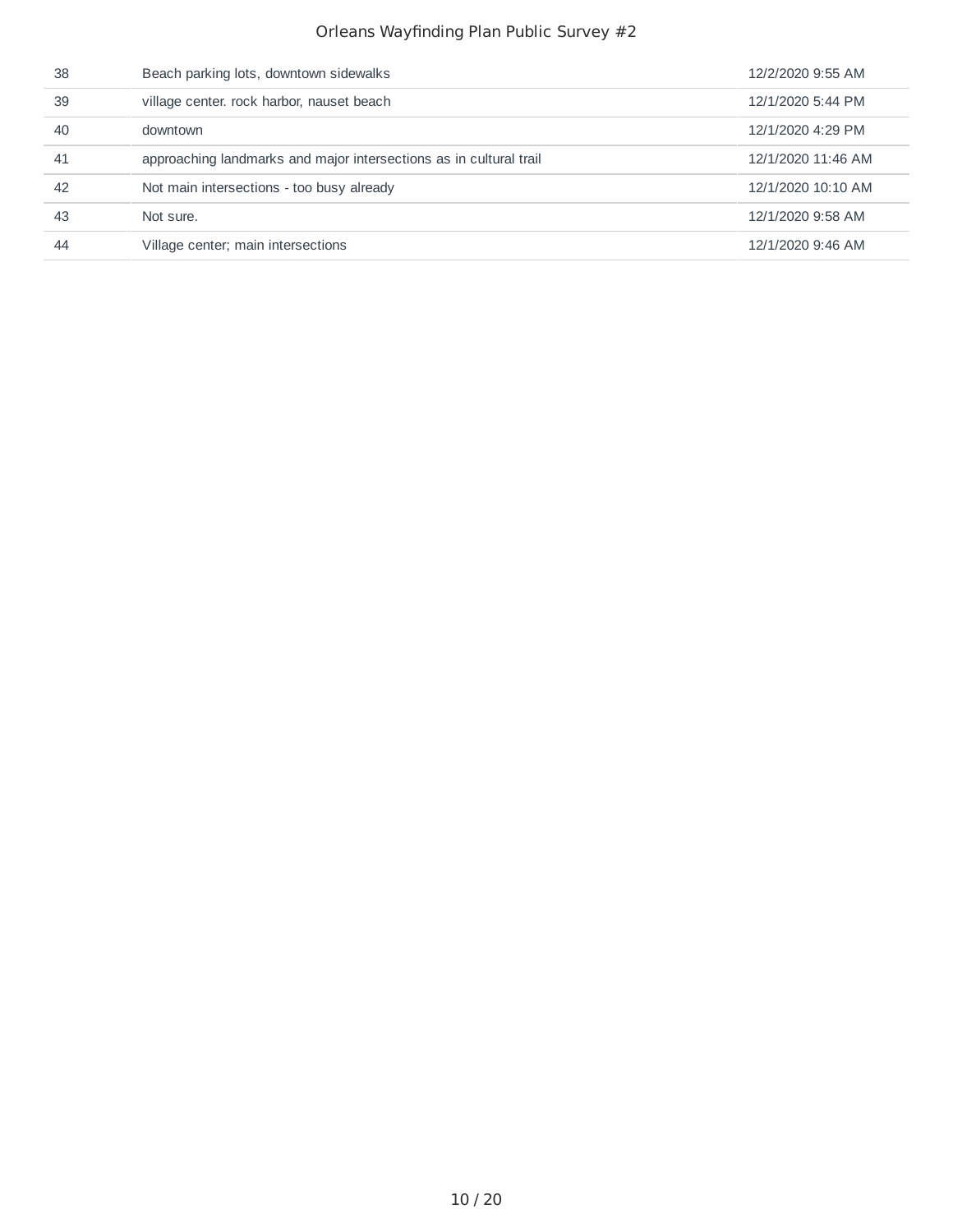| #            | <b>SCULPTURES</b>                                                                                                    | <b>DATE</b>         |
|--------------|----------------------------------------------------------------------------------------------------------------------|---------------------|
| $\mathbf{1}$ | Wherever there is adequate room. Sculptures are nice!                                                                | 12/14/2020 12:02 PM |
| 2            | Old Colony Way/Main St.                                                                                              | 12/10/2020 9:38 AM  |
| 3            | arts and entertainment areas                                                                                         | 12/5/2020 6:29 PM   |
| 4            | By the artist cottages                                                                                               | 12/4/2020 12:33 PM  |
| 5            | Sparingly. Some sites should allow rotation for different local artists to display sequentially.                     | 12/4/2020 7:56 AM   |
| 6            | High impact locations away from snowloads.                                                                           | 12/3/2020 6:10 AM   |
| 7            | By libary                                                                                                            | 12/2/2020 3:18 PM   |
| 8            | Downtown                                                                                                             | 12/2/2020 2:45 PM   |
| 9            | The little rest area where bike path crosses Main.                                                                   | 12/2/2020 2:37 PM   |
| 10           | Public Bildungsroman, landmarks                                                                                      | 12/2/2020 1:52 PM   |
| 11           | Parish Park                                                                                                          | 12/2/2020 12:13 PM  |
| 12           | major street connections                                                                                             | 12/2/2020 11:57 AM  |
| 13           | At our best tourist attractions, like beaches and mural                                                              | 12/2/2020 11:53 AM  |
| 14           | In pedestrian areas                                                                                                  | 12/2/2020 11:45 AM  |
| 15           | village area                                                                                                         | 12/2/2020 11:29 AM  |
| 16           | Throughout Proeans but es downtown                                                                                   | 12/2/2020 11:22 AM  |
| 17           | wherever needed mostmost visitor traffic                                                                             | 12/2/2020 11:12 AM  |
| 18           | Sparrow, Cove Road, Main Street parking lots                                                                         | 12/2/2020 11:07 AM  |
| 19           | Where foot traffic can see easily.                                                                                   | 12/2/2020 11:00 AM  |
| 20           | downtown                                                                                                             | 12/2/2020 10:51 AM  |
| 21           | In front of a landmark, public restroom,                                                                             | 12/2/2020 10:47 AM  |
| 22           | Center of circles                                                                                                    | 12/2/2020 10:40 AM  |
| 23           | In a historic or art emphasized area                                                                                 | 12/2/2020 10:36 AM  |
| 24           | anywhere - like down town                                                                                            | 12/2/2020 10:20 AM  |
| 25           | Downtown public spaces                                                                                               | 12/2/2020 10:11 AM  |
| 26           | Wherever you decide it works.                                                                                        | 12/2/2020 10:02 AM  |
| 27           | village green, schools, town hall, parks, beach                                                                      | 12/1/2020 5:44 PM   |
| 28           | everywhere                                                                                                           | 12/1/2020 4:29 PM   |
| 29           | green space and public space                                                                                         | 12/1/2020 1:33 PM   |
| 30           | in all parks, parking lots and green space, large and small to be discovered by guests but<br>commissioned by locals | 12/1/2020 11:46 AM  |
| 31           | <b>Entrance to Bike Paths</b>                                                                                        | 12/1/2020 10:50 AM  |
| 32           | Pocket parks                                                                                                         | 12/1/2020 10:10 AM  |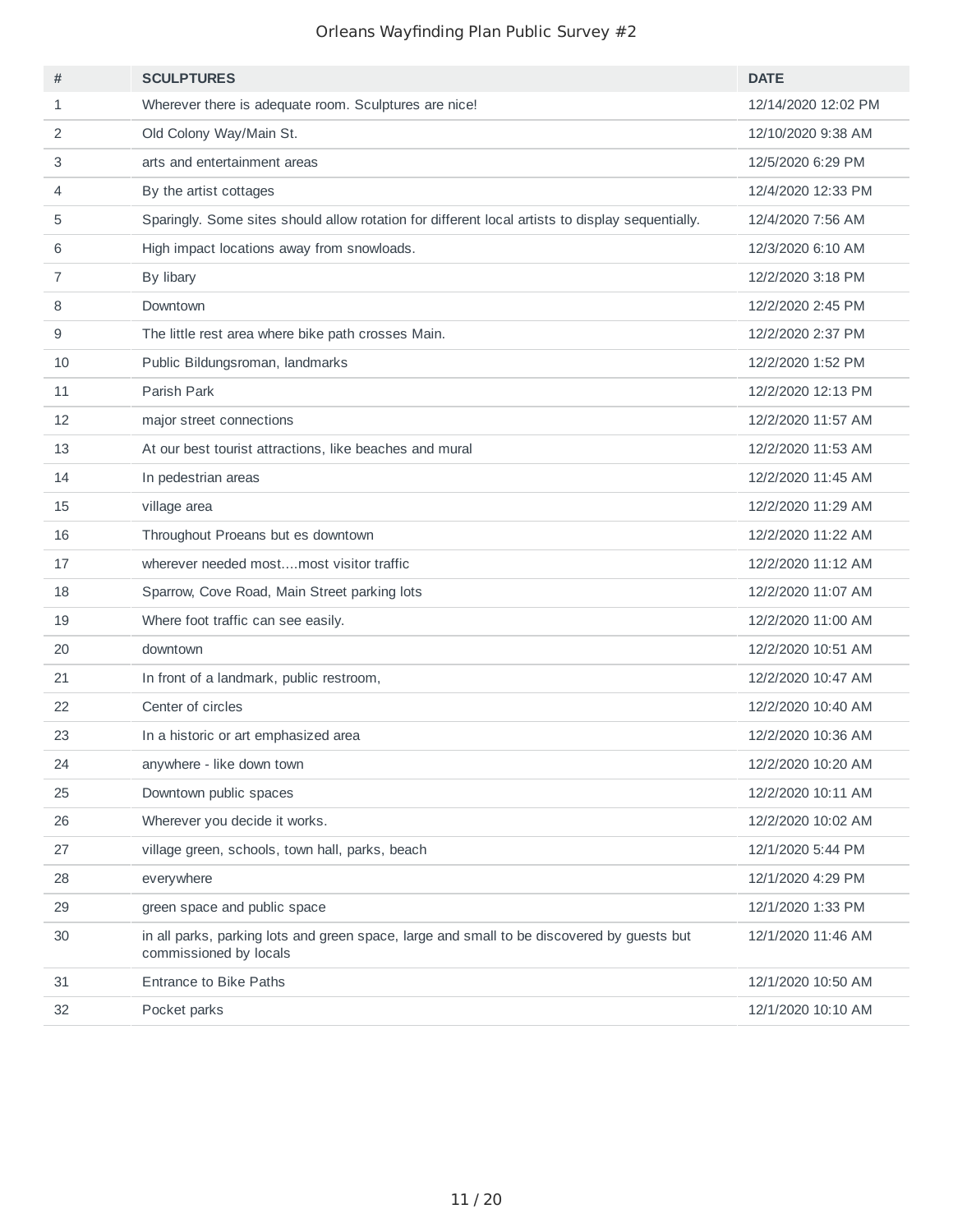| #  | <b>MURALS</b>                                                                                                                              | <b>DATE</b>        |
|----|--------------------------------------------------------------------------------------------------------------------------------------------|--------------------|
| 1  | Nauset Beach                                                                                                                               | 12/10/2020 9:38 AM |
| 2  | map of Orleans on Shaw's or Stop nShop exterior walls. On rec building                                                                     | 12/8/2020 3:56 PM  |
| 3  | anywhere space permits                                                                                                                     | 12/5/2020 6:29 PM  |
| 4  | Corner of 6A & Main St                                                                                                                     | 12/4/2020 12:33 PM |
| 5  | Anywhere, especially in shopping, commercial centers                                                                                       | 12/4/2020 7:56 AM  |
| 6  | Blank/ugly walls                                                                                                                           | 12/3/2020 8:16 PM  |
| 7  | I like the Murals at the CVS and across from Dunkin Donuts                                                                                 | 12/2/2020 8:15 PM  |
| 8  | I think of murals as decorative. For directions, might be confusing.                                                                       | 12/2/2020 2:37 PM  |
| 9  | Side of the Jewelers shop, perpendicular to Main St.;                                                                                      | 12/2/2020 2:30 PM  |
| 10 | Side of buildingnot too many                                                                                                               | 12/2/2020 2:24 PM  |
| 11 | on appropriate bldgs. or walls                                                                                                             | 12/2/2020 2:07 PM  |
| 12 | Large flat unadorned places similar the the existing murals in Olreans.                                                                    | 12/2/2020 12:34 PM |
| 13 | Librart                                                                                                                                    | 12/2/2020 12:13 PM |
| 14 | Anywhere                                                                                                                                   | 12/2/2020 11:53 AM |
| 15 | On windowless building walls                                                                                                               | 12/2/2020 11:45 AM |
| 16 | facing parking lots                                                                                                                        | 12/2/2020 11:29 AM |
| 17 | Wherever there's a good wall                                                                                                               | 12/2/2020 11:22 AM |
| 18 | Where drivers or bicyclists can be guided, entertained.                                                                                    | 12/2/2020 11:00 AM |
| 19 | Entrances to town                                                                                                                          | 12/2/2020 10:51 AM |
| 20 | Anywhere a large ugly wall exists - many already in town                                                                                   | 12/2/2020 10:36 AM |
| 21 | commercial buildings with larger parking lots                                                                                              | 12/2/2020 10:20 AM |
| 22 | Underpasses                                                                                                                                | 12/2/2020 10:11 AM |
| 23 | Wherever you decide it works.                                                                                                              | 12/2/2020 10:02 AM |
| 24 | E.g. Scene of old RR near old depot locn.                                                                                                  | 12/2/2020 9:56 AM  |
| 25 | Private buildings                                                                                                                          | 12/2/2020 9:55 AM  |
| 26 | Route 28 & downtown                                                                                                                        | 12/2/2020 9:54 AM  |
| 27 | schools (they have some already), love the one on cvs but it is private. near rail trail and<br>adjacent to high density pedestrian areas. | 12/1/2020 5:44 PM  |
| 28 | downtown                                                                                                                                   | 12/1/2020 4:29 PM  |
| 29 | every long run of building facade without windows all over Orleans                                                                         | 12/1/2020 11:46 AM |
| 30 | Anywhere there is a large space                                                                                                            | 12/1/2020 10:10 AM |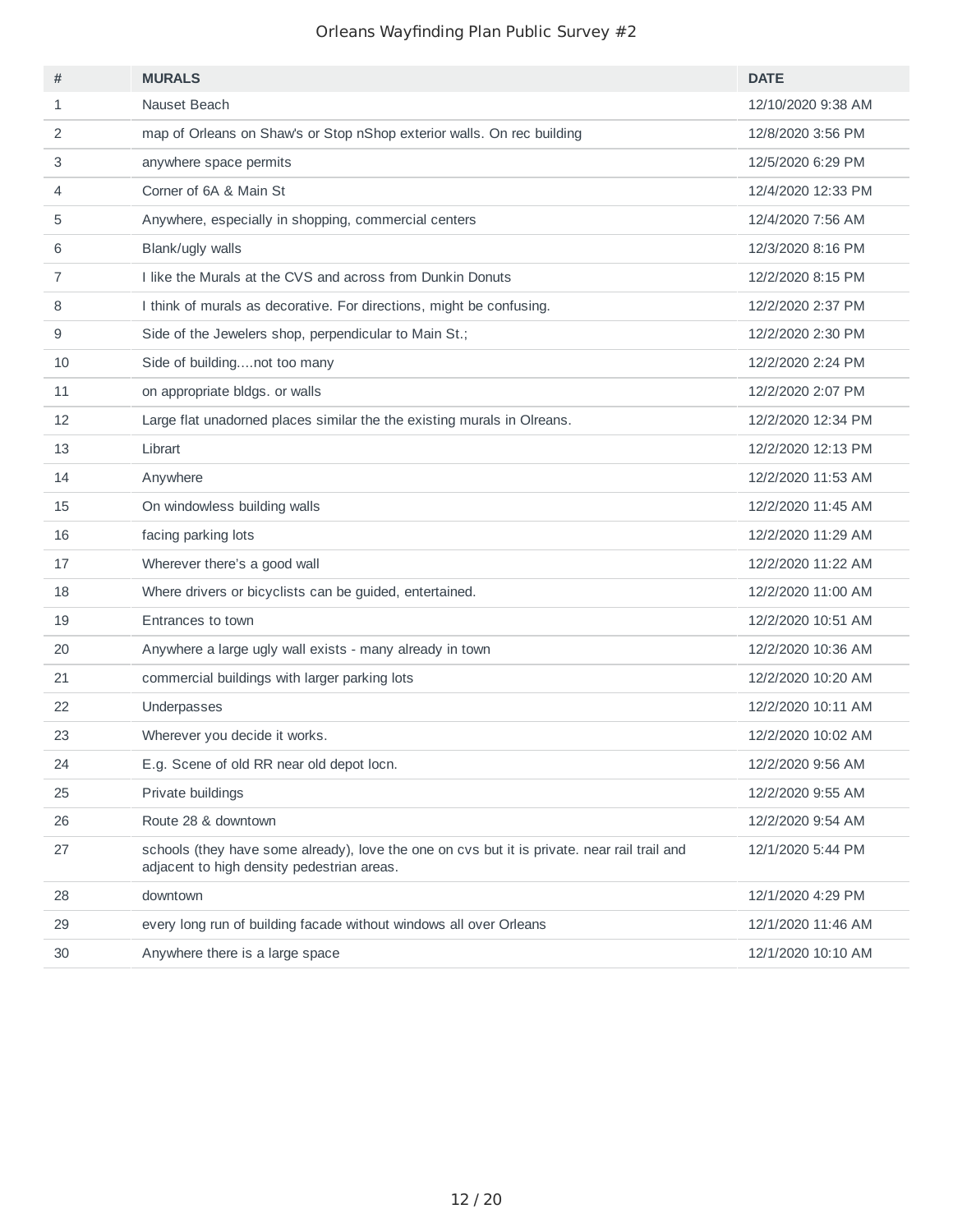| #              | <b>DIGITAL/QR WAYFINDING</b>                                                                                                           | <b>DATE</b>        |
|----------------|----------------------------------------------------------------------------------------------------------------------------------------|--------------------|
| $\mathbf{1}$   | tourist roads (to beach, to Town etc)                                                                                                  | 12/8/2020 10:40 PM |
| 2              | everywhere                                                                                                                             | 12/8/2020 3:56 PM  |
| 3              | Town Landings, Beaches, historic markers, park/civic gathering spot, bike/scenic trails.                                               | 12/6/2020 1:03 PM  |
| 4              | historic, cultural and others points of interest                                                                                       | 12/5/2020 6:29 PM  |
| 5              | Near bike trail and public parking, library                                                                                            | 12/4/2020 8:45 PM  |
| 6              | No opinion                                                                                                                             | 12/4/2020 12:33 PM |
| $\overline{7}$ | Commercial center, bike path exits at town center                                                                                      | 12/4/2020 7:56 AM  |
| 8              | anywhere where it makes sense and helps visitors find their way or to inform                                                           | 12/4/2020 7:09 AM  |
| 9              | Locations where a bit of history or information would incline people to visit the site/area.                                           | 12/3/2020 4:41 PM  |
| 10             | town landings, conservation                                                                                                            | 12/3/2020 4:35 PM  |
| 11             | throughout                                                                                                                             | 12/3/2020 4:21 PM  |
| 12             | Most public areas, including park, conservation, open space                                                                            | 12/3/2020 11:24 AM |
| 13             | Intersections, especially Main Street at Old Colony Way, and at Depot Square.                                                          | 12/3/2020 10:33 AM |
| 14             | Primarily pedestrian walkways. Noo one is going to jump out of their cars to use.                                                      | 12/3/2020 6:10 AM  |
| 15             | everywhere                                                                                                                             | 12/2/2020 10:28 PM |
| 16             | Village center.                                                                                                                        | 12/2/2020 5:14 PM  |
| 17             | Major intersections of state roads                                                                                                     | 12/2/2020 3:18 PM  |
| 18             | Prime walking routes                                                                                                                   | 12/2/2020 3:01 PM  |
| 19             | Downtown                                                                                                                               | 12/2/2020 2:45 PM  |
| 20             | Information booth, Depot Square; Rock Harbor, Skaket and Nauset parking lo,                                                            | 12/2/2020 2:30 PM  |
| 21             | Shopping malls and downtown                                                                                                            | 12/2/2020 2:07 PM  |
| 22             | Throughout town                                                                                                                        | 12/2/2020 1:52 PM  |
| 23             | main part of the center of town                                                                                                        | 12/2/2020 1:19 PM  |
| 24             | <b>Bike trail</b>                                                                                                                      | 12/2/2020 12:56 PM |
| 25             | Street intersections and key locations such as library, beaches and ponds, ball park, shopping<br>plazas, Chocolate Sparrow, bike path | 12/2/2020 12:34 PM |
| 26             | Depot Sq., Parish Park, library                                                                                                        | 12/2/2020 12:13 PM |
| 27             | location information and historical information                                                                                        | 12/2/2020 11:56 AM |
| 28             | At attractions and trails                                                                                                              | 12/2/2020 11:53 AM |
| 29             | Pedestrian areas                                                                                                                       | 12/2/2020 11:45 AM |
| 30             | Downtown                                                                                                                               | 12/2/2020 11:37 AM |
| 31             | historic locations                                                                                                                     | 12/2/2020 11:17 AM |
| 32             | Depot square, Old Fire House, Village Green                                                                                            | 12/2/2020 11:15 AM |
| 33             | places of interest/significance                                                                                                        | 12/2/2020 11:07 AM |
| 34             | As many sites as possible for pedestrians and bicycists. (Also a cultural/historical opportunity)                                      | 12/2/2020 11:00 AM |
| 35             | downtown                                                                                                                               | 12/2/2020 10:55 AM |
| 36             | non-essential informational only.                                                                                                      | 12/2/2020 10:55 AM |
| 37             | downtown, way to the beaches                                                                                                           | 12/2/2020 10:54 AM |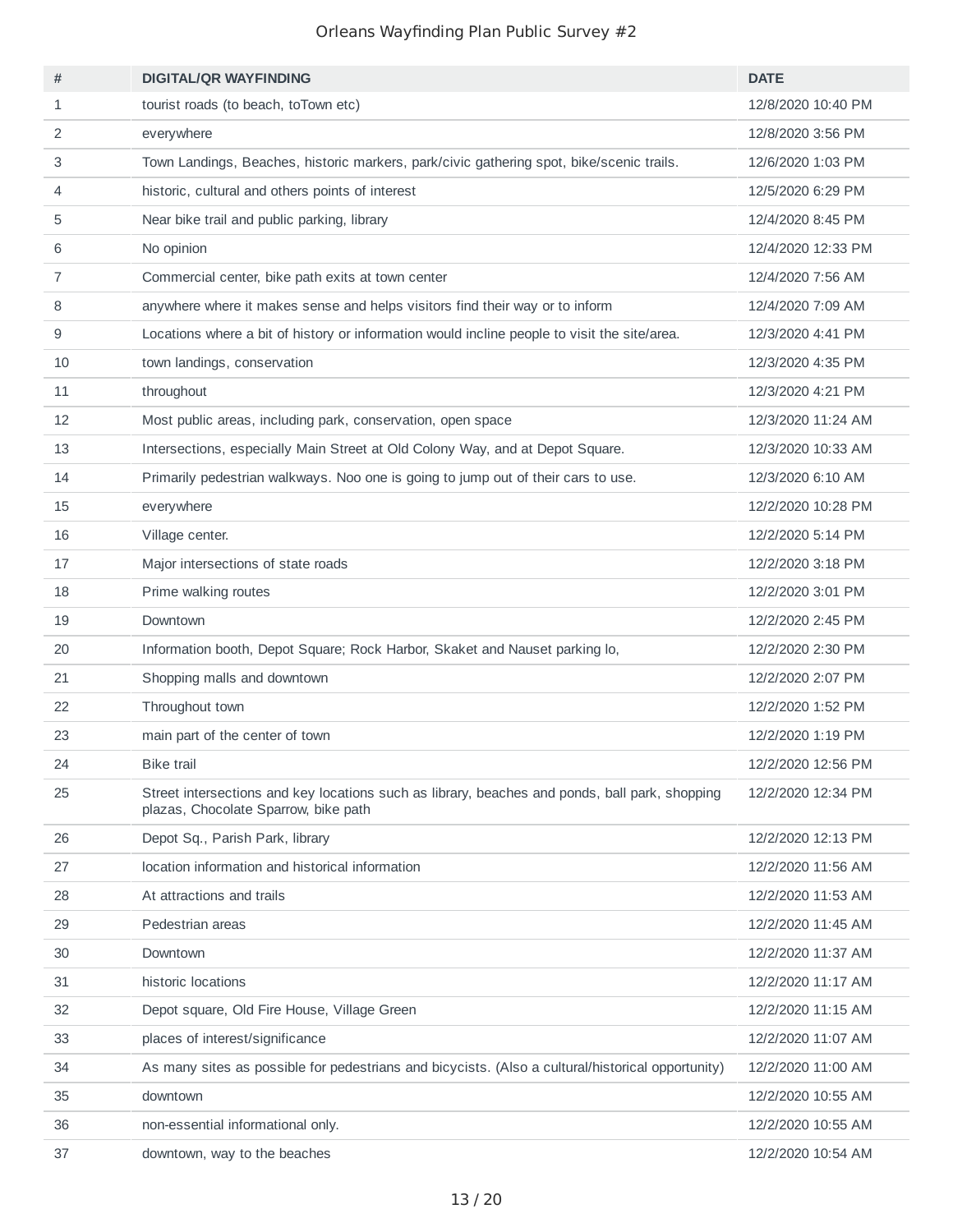| 38             | Large tourist gathering locations, down town and beaches and baseball field                                                                                                                                                                                                                                                         | 12/2/2020 10:51 AM |
|----------------|-------------------------------------------------------------------------------------------------------------------------------------------------------------------------------------------------------------------------------------------------------------------------------------------------------------------------------------|--------------------|
| 39             | <b>Town Center</b>                                                                                                                                                                                                                                                                                                                  | 12/2/2020 10:36 AM |
| 40             | At town center intersections, around local trails                                                                                                                                                                                                                                                                                   | 12/2/2020 10:34 AM |
| 41             | <b>Sidewalks</b>                                                                                                                                                                                                                                                                                                                    | 12/2/2020 10:24 AM |
| 42             | near Theresa's Way, firehouse                                                                                                                                                                                                                                                                                                       | 12/2/2020 10:22 AM |
| 43             | at historic sites, foot and bike paths                                                                                                                                                                                                                                                                                              | 12/2/2020 10:20 AM |
| 44             | at significant/historic locations                                                                                                                                                                                                                                                                                                   | 12/2/2020 10:15 AM |
| 45             | by historical areas - cemetery in town for instance, one by the original post office was in town<br>etc.                                                                                                                                                                                                                            | 12/2/2020 10:12 AM |
| 46             | Not sure                                                                                                                                                                                                                                                                                                                            | 12/2/2020 10:02 AM |
| 47             | Wherever you decide it works.                                                                                                                                                                                                                                                                                                       | 12/2/2020 10:02 AM |
| 48             | For expanding informational/historical content.                                                                                                                                                                                                                                                                                     | 12/2/2020 9:56 AM  |
| 49             | Downtown sidewalks, and historical markers                                                                                                                                                                                                                                                                                          | 12/2/2020 9:55 AM  |
| 50             | Whole town                                                                                                                                                                                                                                                                                                                          | 12/2/2020 9:49 AM  |
| 51             | key crossing points                                                                                                                                                                                                                                                                                                                 | 12/1/2020 5:44 PM  |
| 52             | everywhere                                                                                                                                                                                                                                                                                                                          | 12/1/2020 4:29 PM  |
| 53             | at every cultural landmark including recreation                                                                                                                                                                                                                                                                                     | 12/1/2020 11:46 AM |
| 54             | As much as possible. People live on their cellphones these days.                                                                                                                                                                                                                                                                    | 12/1/2020 11:12 AM |
| 55             | heavily used junctures such as Depot Square, Veterans Park                                                                                                                                                                                                                                                                          | 12/1/2020 10:17 AM |
| 56             | In front of key locations                                                                                                                                                                                                                                                                                                           | 12/1/2020 10:10 AM |
| 57             | Main St., Rt. 6A, Bike Path/Sparrow, Main Street Square, Friends'                                                                                                                                                                                                                                                                   | 12/1/2020 9:58 AM  |
| 58             | Online and popular sidewalks displays                                                                                                                                                                                                                                                                                               | 12/1/2020 9:46 AM  |
| 59             | <b>Historic sites</b>                                                                                                                                                                                                                                                                                                               | 12/1/2020 9:30 AM  |
| 60             | <b>Main Street</b>                                                                                                                                                                                                                                                                                                                  | 12/1/2020 9:22 AM  |
| 61             | <b>Bike Path</b>                                                                                                                                                                                                                                                                                                                    | 12/1/2020 9:13 AM  |
| #              | <b>NONE OF THESE</b>                                                                                                                                                                                                                                                                                                                | <b>DATE</b>        |
| 1              | No.                                                                                                                                                                                                                                                                                                                                 | 12/11/2020 6:11 PM |
| 2              | <b>Beach</b>                                                                                                                                                                                                                                                                                                                        | 12/6/2020 4:10 PM  |
| 3              | any of these could be used but it is unclear how a mural or sculpture would used within a sign<br>color template of "Blue" for example. There have been brick sidewalks installed and any<br>markings on these would be unsightly and defeat the purpose of bricks in the first place.<br>Maybe this question needs to be reframed. | 12/2/2020 9:38 PM  |
| 4              | More creative and practical ideas needed!                                                                                                                                                                                                                                                                                           | 12/2/2020 6:22 PM  |
| 5              | Downtown, Rock Harbor, Nauset Beach, Skate Beach                                                                                                                                                                                                                                                                                    | 12/2/2020 1:33 PM  |
| 6              | The "artistic" signs add visual clutter and presume a common perception of what "taste" is /<br>should be.                                                                                                                                                                                                                          | 12/2/2020 12:58 PM |
| $\overline{7}$ | Given COVID 2020; allocate elsewhere for at least a year!                                                                                                                                                                                                                                                                           | 12/2/2020 12:11 PM |
| 8              | Not sure---hard to visualize in cyberspace.                                                                                                                                                                                                                                                                                         | 12/2/2020 10:12 AM |
| 9              | no where                                                                                                                                                                                                                                                                                                                            | 12/2/2020 9:45 AM  |
|                |                                                                                                                                                                                                                                                                                                                                     |                    |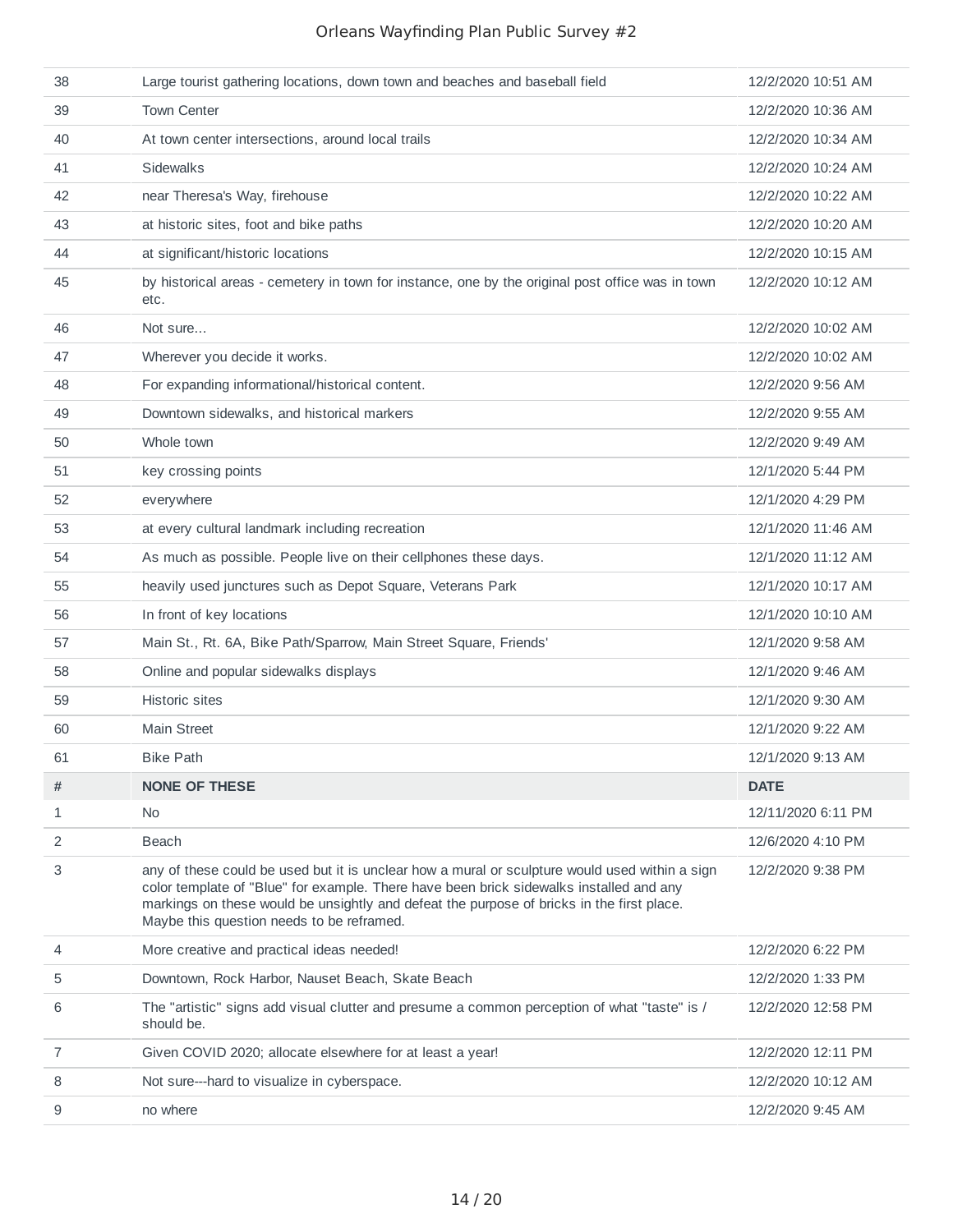| #              | <b>NOT SURE/NO OPINION</b>                              | <b>DATE</b>        |
|----------------|---------------------------------------------------------|--------------------|
| $\mathbf{1}$   | $\times$                                                | 12/8/2020 4:56 PM  |
| 2              | dress up a blank or drab area                           | 12/5/2020 5:28 PM  |
| 3              | Near stores                                             | 12/2/2020 8:40 PM  |
| $\overline{4}$ | Rock Harbor, Nauset and Skaket beaches and the windmill | 12/2/2020 5:06 PM  |
| 5              | Parks                                                   | 12/2/2020 3:18 PM  |
| 6              | Not sure                                                | 12/2/2020 1:28 PM  |
| $\overline{7}$ | Not sure                                                | 12/2/2020 1:17 PM  |
| 8              | $\star$                                                 | 12/2/2020 11:52 AM |
| 9              | Not Sure                                                | 12/2/2020 11:24 AM |
| 10             | Not sure                                                | 12/2/2020 10:53 AM |
| 11             | In town.                                                | 12/2/2020 10:51 AM |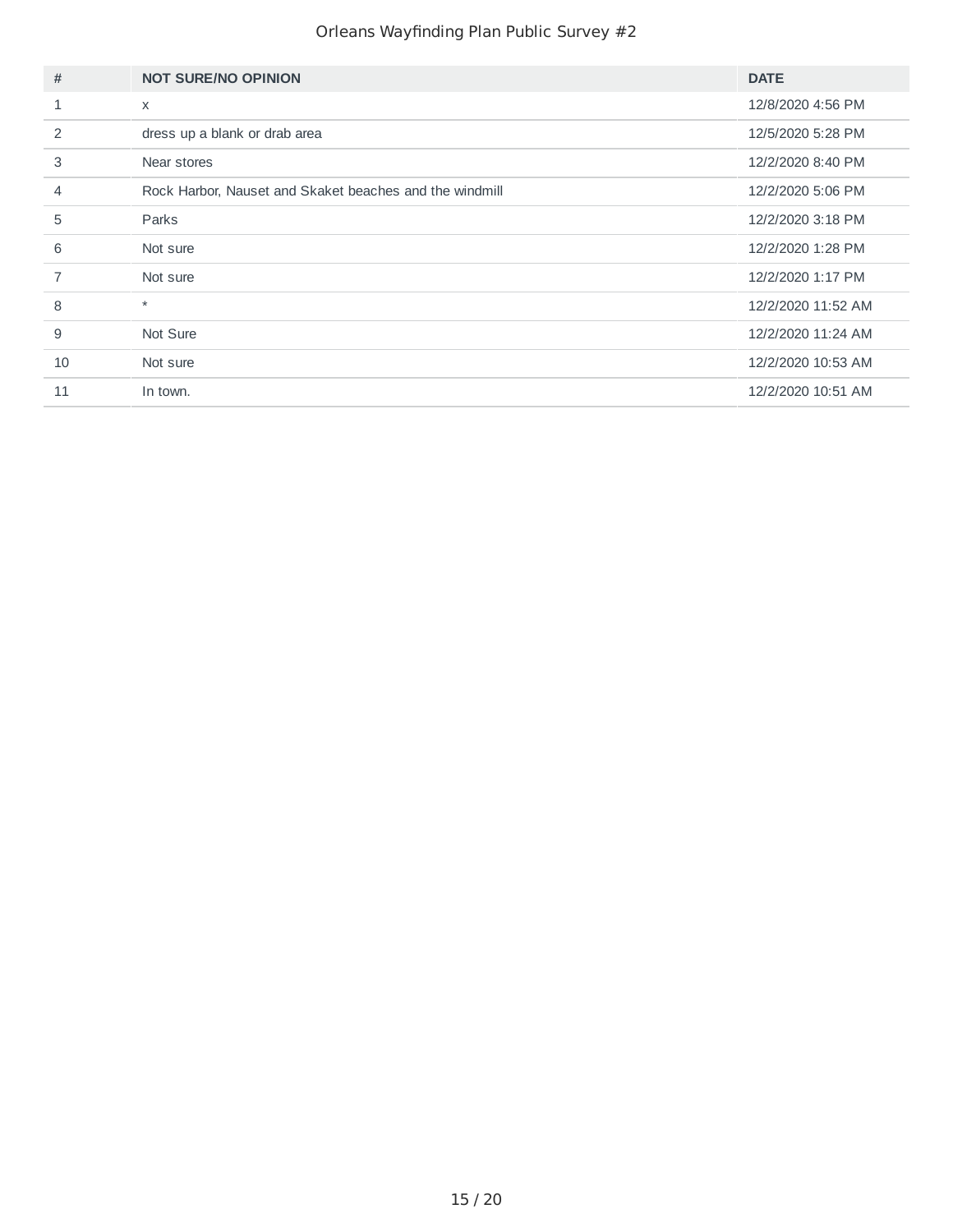# Q9 Thank you for your input. If you have any comments you'd like to provide, please add them here

Answered: 74 Skipped: 290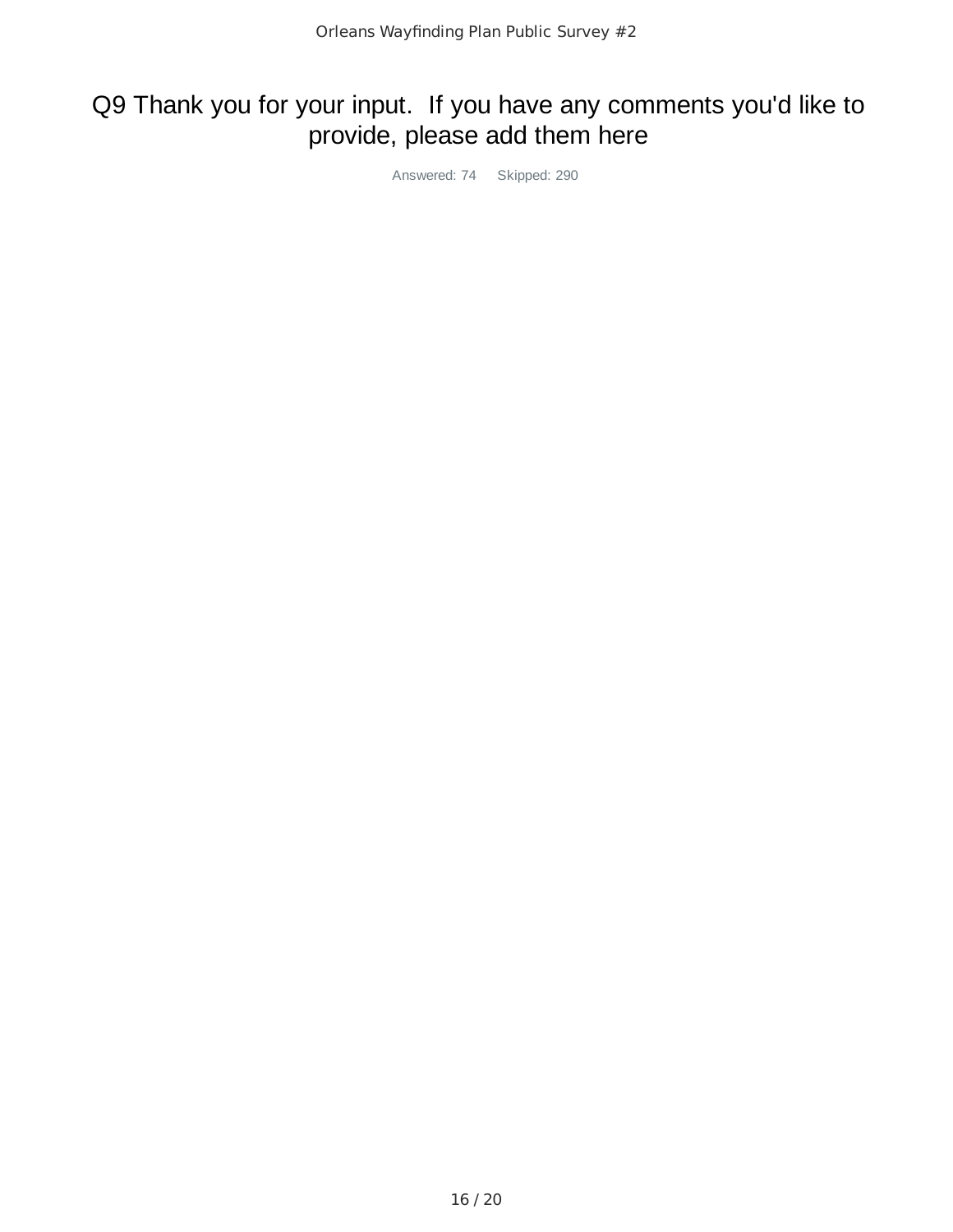| #              | <b>RESPONSES</b>                                                                                                                                                                                                                                                                                                                                                                                                                                                                                                                                                                                       | <b>DATE</b>         |
|----------------|--------------------------------------------------------------------------------------------------------------------------------------------------------------------------------------------------------------------------------------------------------------------------------------------------------------------------------------------------------------------------------------------------------------------------------------------------------------------------------------------------------------------------------------------------------------------------------------------------------|---------------------|
| $\mathbf{1}$   | Visually pleasing and easy to see would work. Thank you!!!                                                                                                                                                                                                                                                                                                                                                                                                                                                                                                                                             | 12/16/2020 10:41 AM |
| 2              | Signage should be concise, direct, non-cute, not artsy.                                                                                                                                                                                                                                                                                                                                                                                                                                                                                                                                                | 12/13/2020 10:16 AM |
| 3              | This is a waste of money. The term "cultural district" is a HUGE overstatement. Spend the<br>money to weed whack the old sidewalks and pick up trash along the Orleans road ways.                                                                                                                                                                                                                                                                                                                                                                                                                      | 12/12/2020 11:47 AM |
| 4              | Some of your options are too expensive                                                                                                                                                                                                                                                                                                                                                                                                                                                                                                                                                                 | 12/12/2020 11:45 AM |
| 5              | What are the benefits of spending money on signage that will only be useful during the rental<br>season?                                                                                                                                                                                                                                                                                                                                                                                                                                                                                               | 12/10/2020 2:54 PM  |
| 6              | Keep signs SIMPLE and CLEAR! I lived in Town @ 2-3 years before I learned that the<br>"unknown" (but attractive) graphic symbol that looks kind of like some waves belongs to the<br>OCC !!                                                                                                                                                                                                                                                                                                                                                                                                            | 12/8/2020 10:40 PM  |
| $\overline{7}$ | I did not participate in the first survey in September as I was not aware of it at the time. One<br>thing I notice regularly is that many drivers do not seem to understand that there are two lanes<br>going around the traffic circle in the center of town. Motorists (I presume from out of the area)<br>get aggressive and blow their horns when I continue through in an existing lane and they want<br>to drive, not in their lane, but in the middle of the two lanes going the same direction. Is there<br>any way to help educate motorists better about the traffic patterns in the circle? | 12/8/2020 10:58 AM  |
| 8              | I think a combination of types of way finding signs should be used. Signs where appropriate,<br>murals where appropriate, same with sculptures and digital signage. One size doesn't<br>necessarily fit all.                                                                                                                                                                                                                                                                                                                                                                                           | 12/6/2020 6:31 PM   |
| 9              | A number key to sync maps, street address, and digital platforms. Downloadable Apps from<br>various websites                                                                                                                                                                                                                                                                                                                                                                                                                                                                                           | 12/6/2020 1:03 PM   |
| 10             | please, when approved, develop a Guide Book that all in Town can follow so DPW,<br>Conservation, Highway, Others work from same playbook                                                                                                                                                                                                                                                                                                                                                                                                                                                               | 12/5/2020 6:29 PM   |
| 11             | Alot of signage already in place. Can we get rid of some?                                                                                                                                                                                                                                                                                                                                                                                                                                                                                                                                              | 12/4/2020 8:45 PM   |
| 12             | Murals add interest to the town and highlight the artists which bring them to life. It tells a story<br>and makes people happy.                                                                                                                                                                                                                                                                                                                                                                                                                                                                        | 12/4/2020 12:33 PM  |
| 13             | Thank you for allowing the citizenry to opine in order to enhance Orleans as a community.                                                                                                                                                                                                                                                                                                                                                                                                                                                                                                              | 12/4/2020 7:09 AM   |
| 14             | Digital is much better for both residents, businesses and tourists. Salient information about a<br>site, business, building or location could be included for walking tours or historical town<br>landmarks                                                                                                                                                                                                                                                                                                                                                                                            | 12/3/2020 4:35 PM   |
| 15             | Not sure the granite posts are the way to go, but that can be a decision made later in the<br>process                                                                                                                                                                                                                                                                                                                                                                                                                                                                                                  | 12/3/2020 11:24 AM  |
| 16             | Just try to keep it simple. It looks like the planners are making Orleans Look like a town in CT.                                                                                                                                                                                                                                                                                                                                                                                                                                                                                                      | 12/3/2020 10:13 AM  |
| 17             | Please include a clear and wide bike/walking path to Nauset from town                                                                                                                                                                                                                                                                                                                                                                                                                                                                                                                                  | 12/2/2020 11:23 PM  |
| 18             | Signage could be cleared up at Rt. 28 and Main. Too many different shapes and sizes have<br>been squeezed into the Veteran's Park/Academy place corner.                                                                                                                                                                                                                                                                                                                                                                                                                                                | 12/2/2020 9:38 PM   |
| 19             | Orleans needs some signs to point to Rock Harbor and The Church of the Transfiguration.                                                                                                                                                                                                                                                                                                                                                                                                                                                                                                                | 12/2/2020 8:15 PM   |
| 20             | Mural: where appropriate; not too many                                                                                                                                                                                                                                                                                                                                                                                                                                                                                                                                                                 | 12/2/2020 7:22 PM   |
| 21             | Unclear what the "wave" signs were to represent - important to identify which sites actually<br>need to by wayfound                                                                                                                                                                                                                                                                                                                                                                                                                                                                                    | 12/2/2020 5:42 PM   |
| 22             | I noted my preferences of choices given but they are all too cutsie and too fancy. I prefer the<br>very plain and simple - arrow boards with words like the signage near the police station. I don't<br>wish to turn our rural seashore town into a glitzy suburb                                                                                                                                                                                                                                                                                                                                      | 12/2/2020 5:36 PM   |
| 23             | Why not use ranking for some of the voting? Why not more "none of these above" options?<br>Why not more opportunities to provide input throughout the survey instead of just at the very<br>end? Not a very effective/helpful survey for participants.                                                                                                                                                                                                                                                                                                                                                 | 12/2/2020 3:32 PM   |
| 24             | I woud prefer helpful signs where really needed, but not a lot more signs added to a town                                                                                                                                                                                                                                                                                                                                                                                                                                                                                                              | 12/2/2020 2:41 PM   |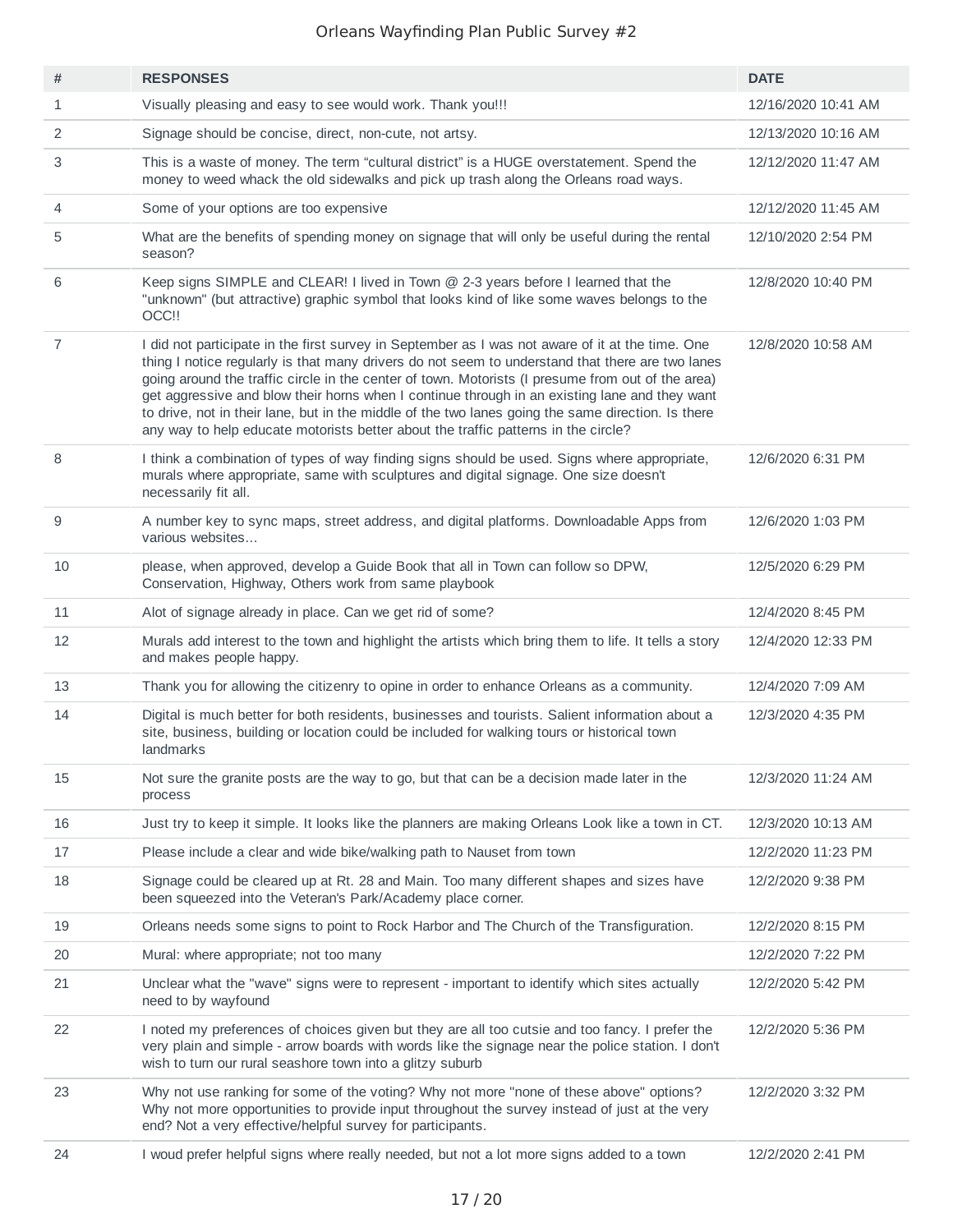|    | already dispoiled by hundreds of signs everywhere.                                                                                                                                                                                                                                                                                                                                                                                                                                                                                                                                                                                                                                                           |                    |
|----|--------------------------------------------------------------------------------------------------------------------------------------------------------------------------------------------------------------------------------------------------------------------------------------------------------------------------------------------------------------------------------------------------------------------------------------------------------------------------------------------------------------------------------------------------------------------------------------------------------------------------------------------------------------------------------------------------------------|--------------------|
| 25 | Great effort. Will add welcome and festive feel to Orleans center plus a touch of class. Signs<br>for driving and walking are distinctly different. For driving, these three standard signs, used all<br>throughout Mass should remain the same: Bike Route, P for parking, navigation (on routes 28<br>and 6A). Subject to change: Beach, Amenities, and "Orleans Center" (beige sign) shown in<br>presentation.                                                                                                                                                                                                                                                                                            | 12/2/2020 2:37 PM  |
| 26 | Should relocate Orleans Information booth to down to downtown location such as Depot<br>Square.                                                                                                                                                                                                                                                                                                                                                                                                                                                                                                                                                                                                              | 12/2/2020 2:30 PM  |
| 27 | Minimal and non obtrusive would be my vote                                                                                                                                                                                                                                                                                                                                                                                                                                                                                                                                                                                                                                                                   | 12/2/2020 2:24 PM  |
| 28 | We need bike and walking paths. on Rt 28, Main street from bay to ocean, 6A, Eldridge Park<br>Way, Monument Rd, Cove Rd. Take parking off of one side of Main street downtown for a bike<br>lane and spots for small food stands, cafés and sidewalk nooks (go visit Montpelier VT).<br>Orleans is constipated. We need more foot traffic and reasons to tarry in the beautiful park<br>(corner of Main and Rt 28). Why do anything other than drive in and drive out as it is right now?<br>The artist cottages are lame. Need more performance art going on there. Listen to the artists<br>and musicians in town.                                                                                         | 12/2/2020 2:09 PM  |
| 29 | I find sculptures distracting particularly when driving and also intrusive, Would rather see<br>occasional art work on walls or buildings.                                                                                                                                                                                                                                                                                                                                                                                                                                                                                                                                                                   | 12/2/2020 2:07 PM  |
| 30 | It is critical for the town to tighten and enforce existing signage laws or regardless of whatever<br>work you are doing, the Town is destined to look like another Hampton Beach strip of<br>thousands of ugly signs                                                                                                                                                                                                                                                                                                                                                                                                                                                                                        | 12/2/2020 1:33 PM  |
| 31 | Please limit the number of traffic and road side signs                                                                                                                                                                                                                                                                                                                                                                                                                                                                                                                                                                                                                                                       | 12/2/2020 12:56 PM |
| 32 | Make text on signage large enough to read from a car, some people can see well enough to<br>drive but have trouble when letters are small (example: signs to Nauset beach on Tonset);<br>keep consistency across all signage throughout town; keep the signs clean and simple, a<br>sans-serif font may not seem "old-fashioned Cape-Coddy" but it is way easier to read; refrain<br>from overly bright colors and gimmicky designs, they will not stand the test of time and will<br>quickly look dated. Digital wayfinding would be extremely useful, many people would<br>appreciate the convenience and amount of information they could find that way, especially<br>visitors unfamiliar with the area. | 12/2/2020 12:34 PM |
| 33 | Appreciate the efforts of the Planning Board, however This survey is confusing and<br>misleading. Many signs are already in place or in final stages of development. Are you really<br>designing by random input survey? At least one logo presented is copyrighted.                                                                                                                                                                                                                                                                                                                                                                                                                                         | 12/2/2020 12:20 PM |
| 34 | Given COVID 2020; allocate \$\$ elsewhere for at least a year on most such optional<br>expenditures. If spending anything, improve internet access in downtown AND outlying areas.                                                                                                                                                                                                                                                                                                                                                                                                                                                                                                                           | 12/2/2020 12:11 PM |
| 35 | A contest e.g. the results of a public survey, will probably not provide the best designs for a<br>community wishing to upgrade its visual appearance.                                                                                                                                                                                                                                                                                                                                                                                                                                                                                                                                                       | 12/2/2020 11:56 AM |
| 36 | Please keep the New England feel to our town. Cut down to n rotaries with confusing signs,<br>commercial modern buildings with huge signs. I know it'll never look as nice as Chatham's<br>downtown, but more cohesive signage and colors, fewer gas stations & CVS stores, I'm sure<br>you know what I mean. Thanks for this opportunity                                                                                                                                                                                                                                                                                                                                                                    | 12/2/2020 11:53 AM |
| 37 | Thanks for the opportunity to give an opinion                                                                                                                                                                                                                                                                                                                                                                                                                                                                                                                                                                                                                                                                | 12/2/2020 11:45 AM |
| 38 | I work with the non-profit Navigation Games, that promotes orienteering-based education. I<br>think it would be super cool to have QR codes around the town that could be used as<br>permanent orienteering checkpoints. Happy to talk further! Barb 617-335-4847<br>president@navigationgames.org - just moved to Orleans in August. We've been living here as<br>our main residence during the pandemic.                                                                                                                                                                                                                                                                                                   | 12/2/2020 11:23 AM |
| 39 | Thanks to all those involved in this project.                                                                                                                                                                                                                                                                                                                                                                                                                                                                                                                                                                                                                                                                | 12/2/2020 11:15 AM |
| 40 | We sure did miss our annual vacation there this past summer! Hope to see you for a few<br>weeks this coming summer!!                                                                                                                                                                                                                                                                                                                                                                                                                                                                                                                                                                                         | 12/2/2020 11:12 AM |
| 41 | To assist efficient movement of pedestrians, please consider a walkover bridge to connect<br>Main Street from CVS corner and Mobil station corners. It would safely keep foot traffic<br>moving and avoid dangerous 6a crosswalks ground level. Thanks                                                                                                                                                                                                                                                                                                                                                                                                                                                       | 12/2/2020 11:07 AM |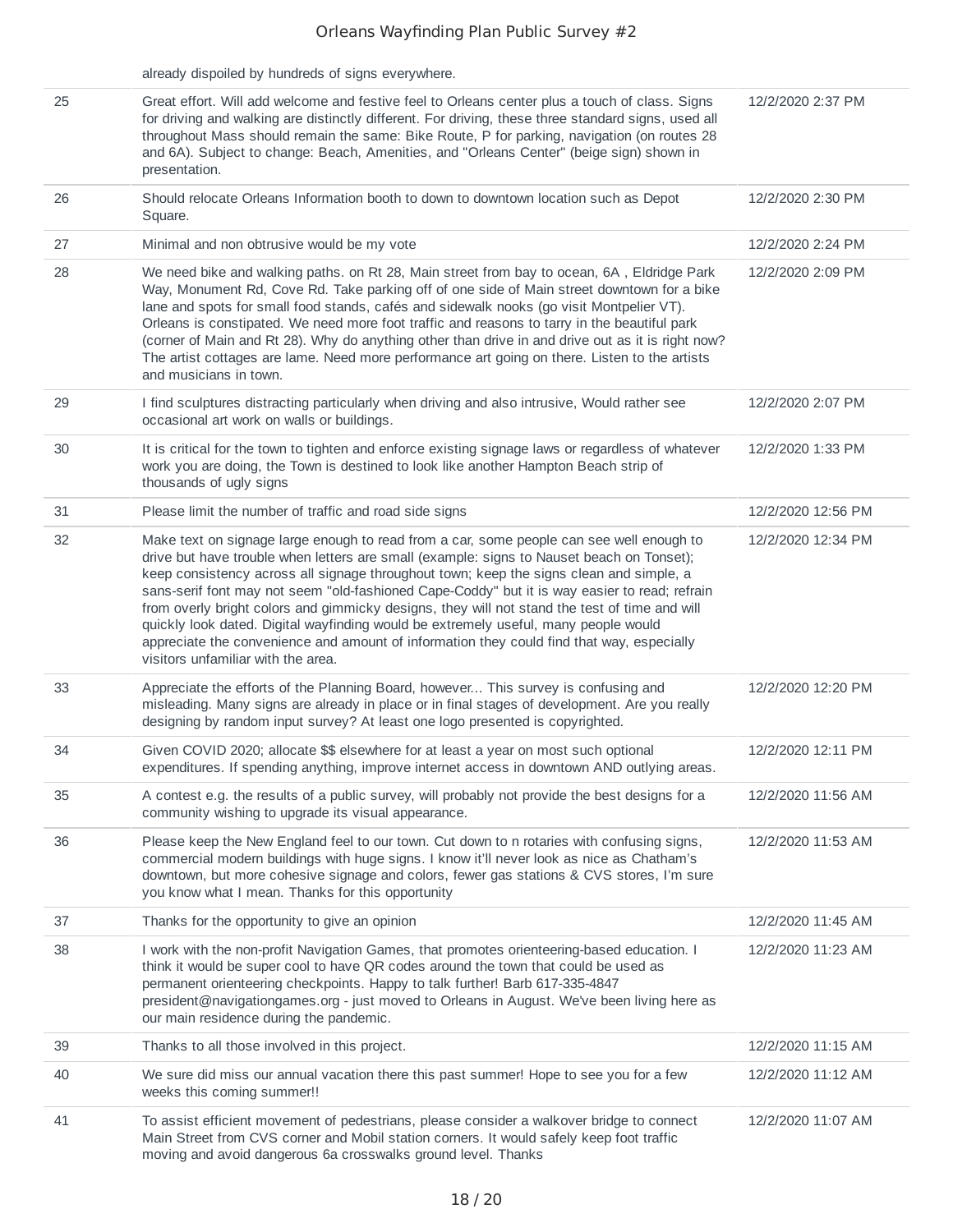| 42 | I have expertise in this area as a communications designer with a focus on usability and<br>accessibility. Feel free to contact me for further input, if you like. Lydia Mann lydiamann.com<br>LKMweb@me.com                                                                    | 12/2/2020 10:55 AM |
|----|---------------------------------------------------------------------------------------------------------------------------------------------------------------------------------------------------------------------------------------------------------------------------------|--------------------|
| 43 | Thx for asking!                                                                                                                                                                                                                                                                 | 12/2/2020 10:53 AM |
| 44 | A former Citizen of the Year just passed away about a month ago. Kenneth McKusick. Would<br>the town be willing to name a park or street after him??? Not sure whether this has been done<br>before??                                                                           | 12/2/2020 10:53 AM |
| 45 | Please keep signage to a minimum. We don't need signs everywhere cluttering up the<br>viewscape. Yes to restrooms, library, town hall. DO NOT need food signs!                                                                                                                  | 12/2/2020 10:51 AM |
| 46 | I like the older style black and white pointer signs currently used in some places in Dennis<br>along 6A                                                                                                                                                                        | 12/2/2020 10:50 AM |
| 47 | Disappointing that: No reference to cost in the choices: stay economical please! Re Color<br>choice: Is the type black or white- big difference on the backgrounds you suggested The cost<br>is of primary importance to me - there is to much extravagance happening downtown. | 12/2/2020 10:49 AM |
| 48 | Adding more signs to a town full of signs will not necessarily clean up the distracting visual all<br>around. Getting rid of some signage and replacing with these new analogous visuals makes<br>sense. Reminding me of what I've seen in Coastal Maine.                       | 12/2/2020 10:47 AM |
| 49 | Selected Seagull with Waves for main icon because had to pick one, but just as happy with<br>Boat with Waves or School of Fish.                                                                                                                                                 | 12/2/2020 10:38 AM |
| 50 | Keep it simple. Do not overdo the number of signs. Get input in each before you order and<br>install. Only spend \$ on popular items where direction is needed. Thanks!                                                                                                         | 12/2/2020 10:36 AM |
| 51 | Traffic circle is very dangerous. Need better signage & caution lights. The "O" icon is catchy;<br>but is it smart to have multiple icons for Orleans? Image overload & confusion can result.                                                                                   | 12/2/2020 10:36 AM |
| 52 | Orleans needs to be far more friendly to people who walk; making the town center more<br>pedestrian oriented can only help local businesses.                                                                                                                                    | 12/2/2020 10:34 AM |
| 53 | Keep it simple, clean, clear. Modernist design. Don't try to get fancy, elaborate, futurist, or<br>evocative of ye olde Yankee seaside. This turns off more people than it charms.                                                                                              | 12/2/2020 10:29 AM |
| 54 | Please make signage symbolic rather than text, similar to signs used in other countries. We<br>have many international visitors, let's make it easier for them to find their way around.                                                                                        | 12/2/2020 10:28 AM |
| 55 | What a total joke and enormous waste of money. Is it any wonder our taxes are up over 25% in<br>the past 4 years with idiots like u running things? Add this to the list of government waste<br>(giant unneeded Police Station, Town Offices, downtown useless road projects    | 12/2/2020 10:24 AM |
| 56 | Less is more. As a long-time Cape Cod visitor/resident I have seen a dramatic increase in<br>signage. I am convinced that the more signs there are the less attention is paid to them.<br>Please don't overdo!                                                                  | 12/2/2020 10:16 AM |
| 57 | please survey and remove unnecessary street/traffic signs. There is much sign pollution in<br>many downtown locations                                                                                                                                                           | 12/2/2020 10:15 AM |
| 58 | Interesting survey, But I am not sure this is a citizen choice. For a lasting appeal I think it<br>should be an artist selected committee who are schooled in design, color and spatial<br>relationships. Orleans is filled with artists; let's honor their abilities           | 12/2/2020 10:12 AM |
| 59 | With signs, I will always vote against visual blight and fewer signs. Ps. I find the new industrial<br>sized traffic lights at main and 6 a to be overkill and not compatible with a village                                                                                    | 12/2/2020 10:11 AM |
| 60 | Need to better identify key town buildings. Concerned that there'd be too many restaurant<br>signs or sign in general. Town Hall and Skaket Beach are undersigned.                                                                                                              | 12/2/2020 10:10 AM |
| 61 | I think this will enhance the town experience for residents and visitors. Thanks for your work.                                                                                                                                                                                 | 12/2/2020 10:02 AM |
| 62 | Let's please keep the signage and embellishments to a bare minimum so that we do not loose<br>the long-standing character of our unpretentious little town.                                                                                                                     | 12/2/2020 10:00 AM |
| 63 | I would like more consistency in the appearance of the signs. Now there are too many sizes,<br>fonts and styles. Also, signs need words - not just symbols. Some color, but not too bright and                                                                                  | 12/2/2020 9:59 AM  |